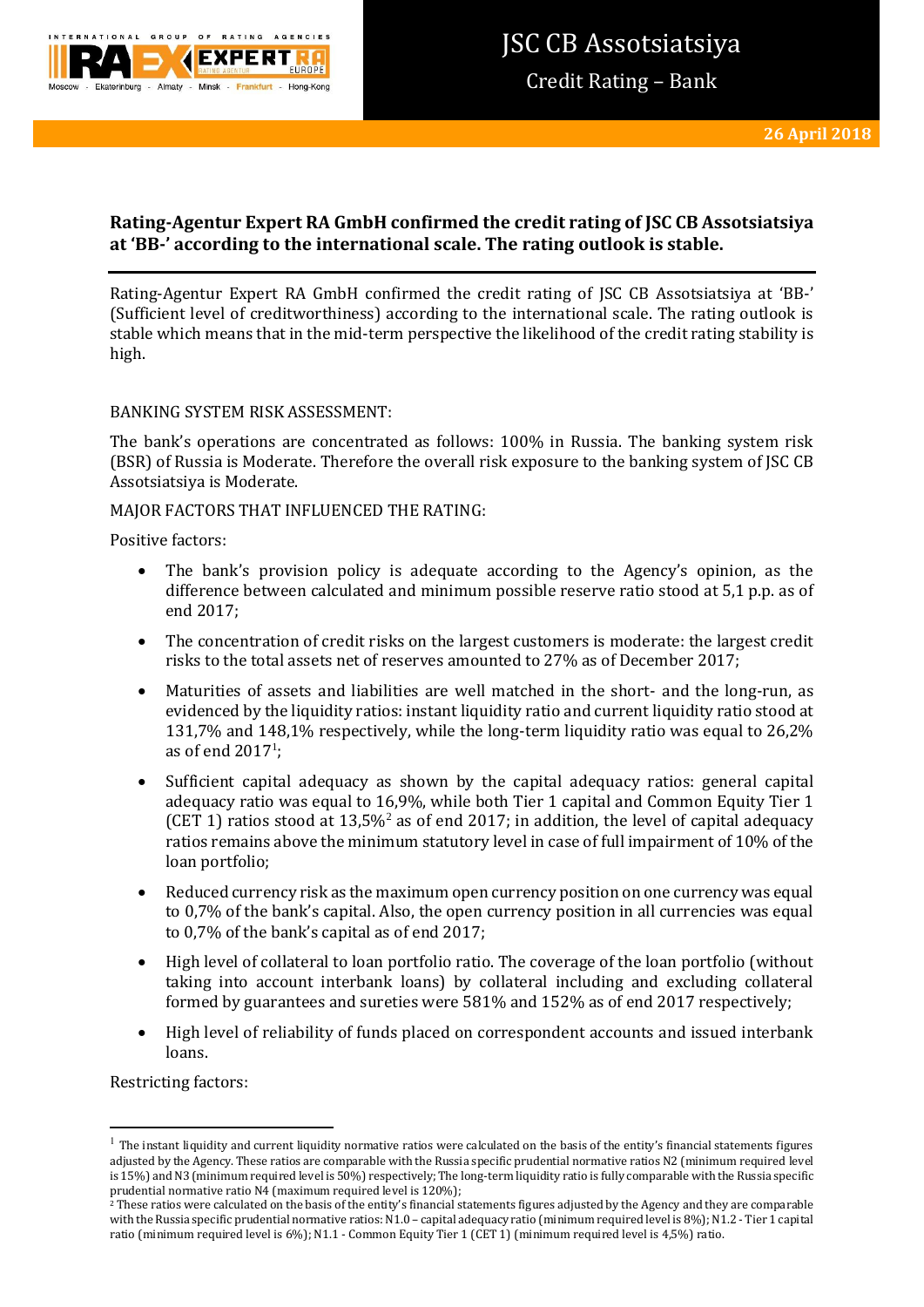

- Moderate level of macro risks according to the Agency's assessment of the country's Banking Sector Risk (BSR). The Russian banking system remains highly concentrated with a high share of government owned banks, combined with a volatile national economy which heavily depends on commodities' price dynamics;
- Profitability indicators, despite having shown a positive dynamic over the last year, remain moderately low according to the Agency's internal benchmarks: return on equity calculated without volatile components (net income from foreign exchange transactions and revaluation of it, etc.) stood at 3,8% in 2017, while general ROE for the last 12 months was equal to 10,9%. Additionally, the ratio of net interest, commission and fee income to operating costs was moderate at 153% in the last year;
- The quality of the loan portfolio remains deteriorated: the overdue debt on loans was equal to 5,0% as of December 2017, as compared to 3,3% a year before.

Negative factors:

- High concentration of funding on the largest creditors and sources. The share of the 10 largest creditors in the balance sheet remains high at 21,2%, while the share of the largest creditor in gross assets stood at 11,3% as of end 2017; Additionally, the share of the key source of funding in gross liabilities was around 60% for the same period (funds from individuals and individual entrepreneurs);
- High concentration of the corporate loan portfolio among industries. Loans to the three largest industries (manufacturing, agricultural and construction industry) equaled 71,2% of the total loan portfolio of legal entities and individual entrepreneurs as of end 2017;
- Weak market position of the bank on the national level combined with a high geographical concentration of operations. The size of the bank is very small in terms of assets at RUB 11,8 bn (equivalent to around EUR 171 m) relative to the global and regional market, as well as in the market where the bank operates (Russian market). The market share of the bank was as low as 0,01% of the total assets in Russia by end-2017. Moreover, the majority of the bank's operations is located in one single region of Russia - Nizhny Novgorod oblast. However, these risks are partly mitigated by the long-term relationships between the bank and its clients, as well as good knowledge of the local market;
- Lack of specific risk-analysis instruments and certificates of management quality. The bank's strategic planning is short-term oriented (the bank strategy is limited to 2018). Additionally, the bank does not have any mandatory policy for collateral insurance.

## SENSITIVITY ASSESSMENT:

The following developments could lead to an upgrade:

- Reduction of the loan portfolio concentration on the largest borrowers, which would reduce the pressure on the bank's capital in case of credit risk materializations;
- Significant and sustainable improvements of the bank's profitability indicators combined with a sustainable increase of the bank's net interest income;
- Considerable and sustainable decrease of the share of overdue debt within the following quarters.

The following developments could lead to a downgrade:

- Significant decrease of the bank's ROE (calculated without reversible components), combined with instability of the bank's financial results;
- Tightening of the CBR policy regarding loans to related parties, given elevated share of related parties in the bank's assets;
- Deterioration of the bank's financial metrics as a result of an unexpected withdrawal of short-term customer's funds.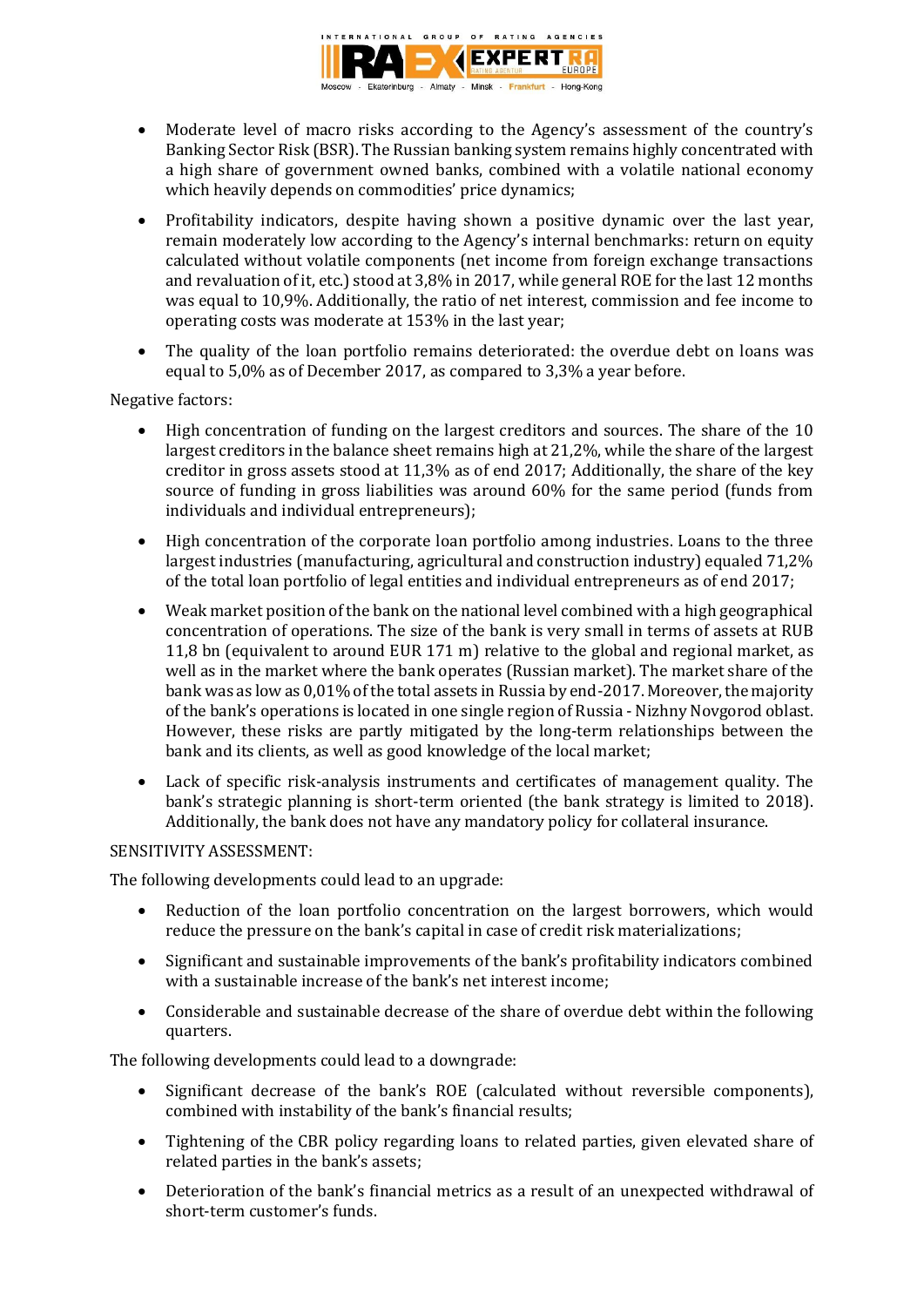

## JUSTIFICATION OF THE RATING:

The Agency confirmed the credit rating of JSC CB Assotsiatsiya at 'BB-' with a stable outlook. The rating remains restrained by highly concentrated funding base, weak market position and significant geographical concentration of transactions combined with deteriorated quality of the loan portfolio and moderately low profitability indicators. At the same time, the rating assessment was positively supported by solid liquidity ratios, sufficient capital adequacy as well as high levels of loan collateral and reliability of interbank assets.

As a small-sized Russian bank, JSC CB Assotsiatsiya has historically specialized on the provision of financial services (current accounts and deposits) to the group of industrial enterprises from its core region (Nizhny Novgorod oblast). This exposes the bank to a high concentration of its funding base on a reduced number of clients and geographical locations. The share of 10 largest creditors constituted for 21% of the balance sheet as of December 2017. However, most of the bank's largest creditors are related parties, which can reduce the risks of sudden funds withdrawal.

The asset transactions of JSC CB Assotsiatsiya are also exposed to the geographical and industry concentration risks, as the majority of loans are issued in Nizhny Novgorod oblast and loans to the three largest industries equaled 71% of the total loan portfolio of legal entities as of December 2017. This, combined with the significant share of corporate borrowers in risky segments such as local SMEs and construction businesses, contributed to the deterioration of the loan portfolio quality. This was evidenced by 5% of overdue debt by end 2017, as compared to 3,3% a year ago. Moreover, the Agency assessed the profitability indicators as a restricting factor as return on equity calculated without reversible components stood at 3,8% in 2017.

The aforementioned risks are partly mitigated by very high level of liquidity ratios, as well as sufficient capital adequacy ratios. These metrics resulted from the bank's policy, which was based on placing part of its funds in the short-term interbank loans and correspondent accounts in banks with high credit ratings (including foreign banks and Central Bank of Russia). The share of this type of assets increased over the past 12 months and reached more than 27% of total assets as of December 2017.

In addition, the deterioration of the loan portfolio is partially offset by a large coverage of loans by collateral which amounted to 581% as of December 2017. Moreover, the currency risk exposure of the bank is almost negligible, as the open currency position on all currencies was equal to 0,7% of the bank's capital as of December 2017.

The stable outlook reflects the Agency's opinion that the bank's financial stance is likely to remain unchanged within next 12 months with a high probability. We expect the bank to remain exposed to risks related to the funding base concentration, as well as geographical and industry concentration of assets. In addition, we do not expect significant changes in the levels of overdue debt and profitability indicators, taking into account the overall stance of the Russian banking system and entity's specific characteristics.

## COMPANY PROFILE:

JSC CB Assotsiatsiya (number of license - 732) specialized on issuing loans to SMEs and big local enterprises, raising funds from individuals and local big enterprises (current accounts and deposits). The head office of the bank and 29 additional branches are located in Nizhny Novgorod oblast, where the bank conducts the largest part of its operations. Assets of the bank was equal to RUB 11 822 m as of 01.01.2018 (202nd place in the ranking of Russian banks by assets), the bank's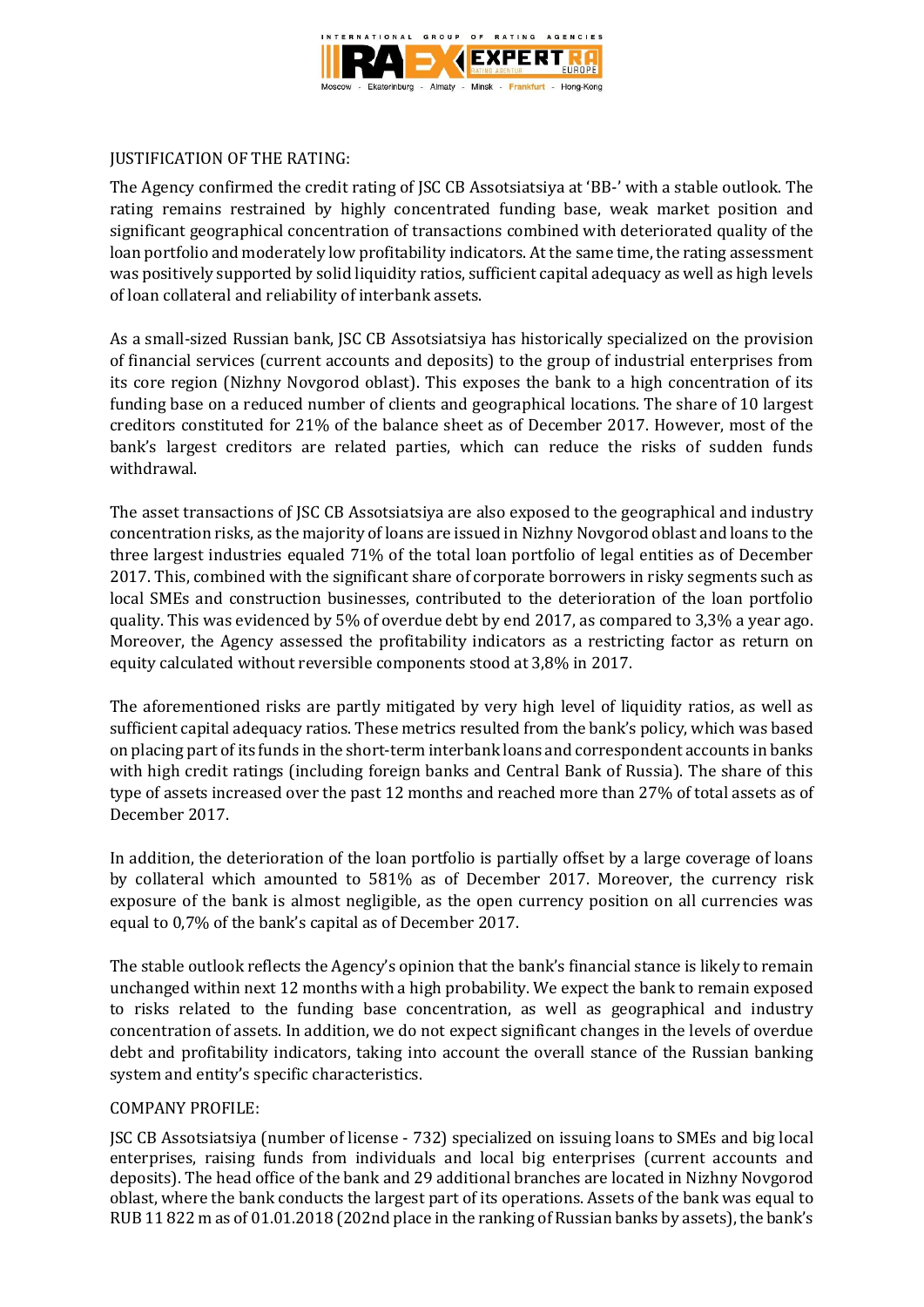

equity was equal to RUB 1 358 m as of the same reporting date. The bank had profit after taxes equal to RUB 120,7 m for 2017.

Responsible expert: Vladimir Gorchakov, Rating Associate of Rating-Agentur Expert RA GmbH. Reviewer: Gustavo Angel, Rating Associate of Rating-Agentur Expert RA GmbH.

Related research:

◆ Research Report on the Russian Banking Industry – 06.09.2017: [https://raexpert.eu/files/Industry\\_annual\\_report\\_Banks\\_06.09.2017.pdf](https://raexpert.eu/files/Industry_annual_report_Banks_06.09.2017.pdf)

For further information contact:

**Rating-Agentur Expert RA GmbH** Walter-Kolb-Strasse 9-11, 60594 Frankfurt am Main, Germany +49 (69) 3085-45-00 E-mail[: info@raexpert.eu](mailto:info@raexpert.eu) [www.raexpert.eu](http://raexpert.eu/)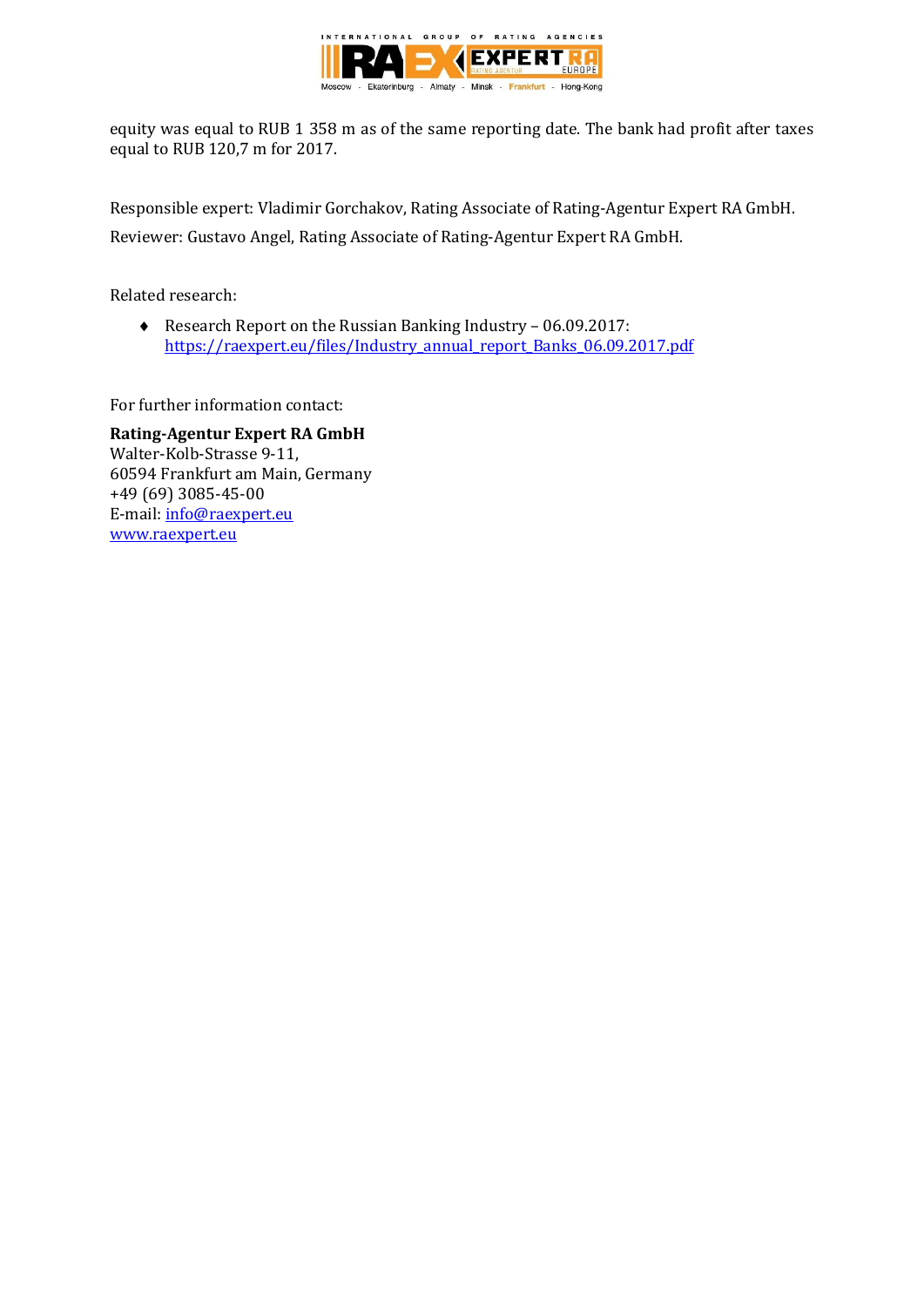

# RATING HISTORY:

| Date       | <b>Review reason</b> | <b>Rating Score</b> | <b>Outlook</b> |
|------------|----------------------|---------------------|----------------|
| 04.05.2017 | Scheduled review     | BB-                 | Stable         |
| 28.11.2016 | Unscheduled review   | B <sub>B</sub> -    | Stable         |
| 02.09.2016 | Unscheduled review   | BB                  | Negative       |
| 26.04.2016 | Initial assignment   | <b>BB</b>           | Stable         |